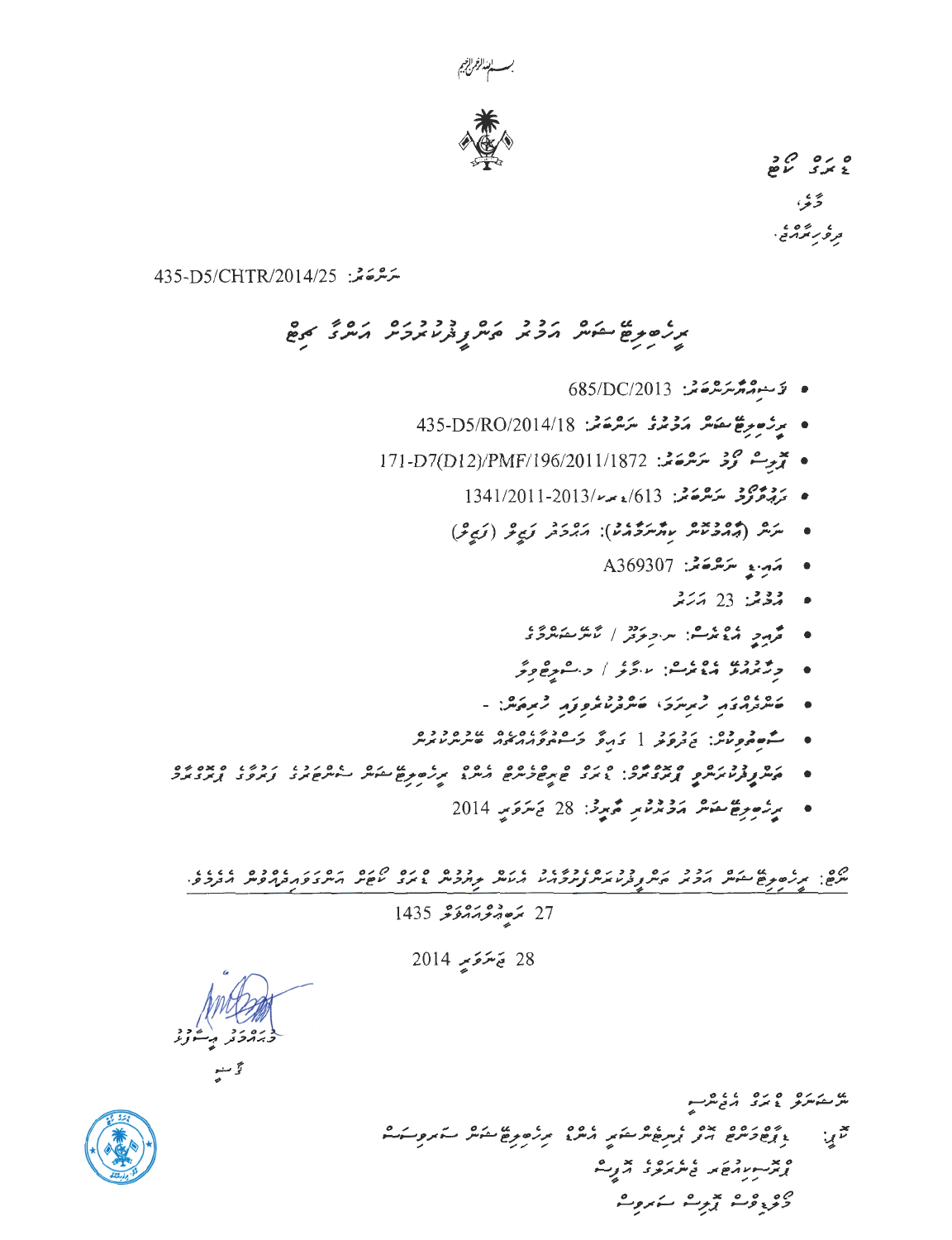

ang ara<br>B<sup>ung</sup> ي ځ ده ځ .<br>تر *و ر مر*من  $\tilde{\zeta}$ 

ن سامگاه و بربر ددد، دو به

 $1341/2011-2013/4$   $\sim$  1/613  $293/5$ ب⁄ روه و » روه<br>مروه و سر

= سرمر: مهروم و مبره

 $\sim 2.5$  3.5 میلاد میلاد میلاد میلاد میلاد میلاد میلاد میلاد میلاد میلاد میلاد میلاد میلاد میلاد میلاد میلاد میلاد میلاد میلاد میلاد میلاد میلاد میلاد میلاد میلاد میلاد میلاد میلاد میلاد میلاد میلاد میلاد میلاد میلاد میلا

 $\begin{array}{l} \frac{1}{2} & \frac{1}{2} & \frac{1}{2} & \frac{1}{2} & \frac{1}{2} & \frac{1}{2} & \frac{1}{2} & \frac{1}{2} & \frac{1}{2} & \frac{1}{2} & \frac{1}{2} & \frac{1}{2} & \frac{1}{2} & \frac{1}{2} & \frac{1}{2} & \frac{1}{2} & \frac{1}{2} & \frac{1}{2} & \frac{1}{2} & \frac{1}{2} & \frac{1}{2} & \frac{1}{2} & \frac{1}{2} & \frac{1}{2} & \frac{1}{2} & \frac{1}{2} & \frac{1}{$ 

ه چو دره دوه دوده. د سوچ *وي ا درو*<br>د مرسم ملا دوه دستوچ *وي ا درو* 

 $\Diamond$  in the set of  $\angle$  in  $\angle$  in  $\angle$  in  $\angle$  in  $\angle$  in  $\angle$  in  $\angle$  in  $\angle$  in  $\angle$  in  $\angle$  in  $\angle$  in  $\angle$  in  $\angle$ 

 $\left($ 

 $2013$  and  $24.2$  and  $2.4.3$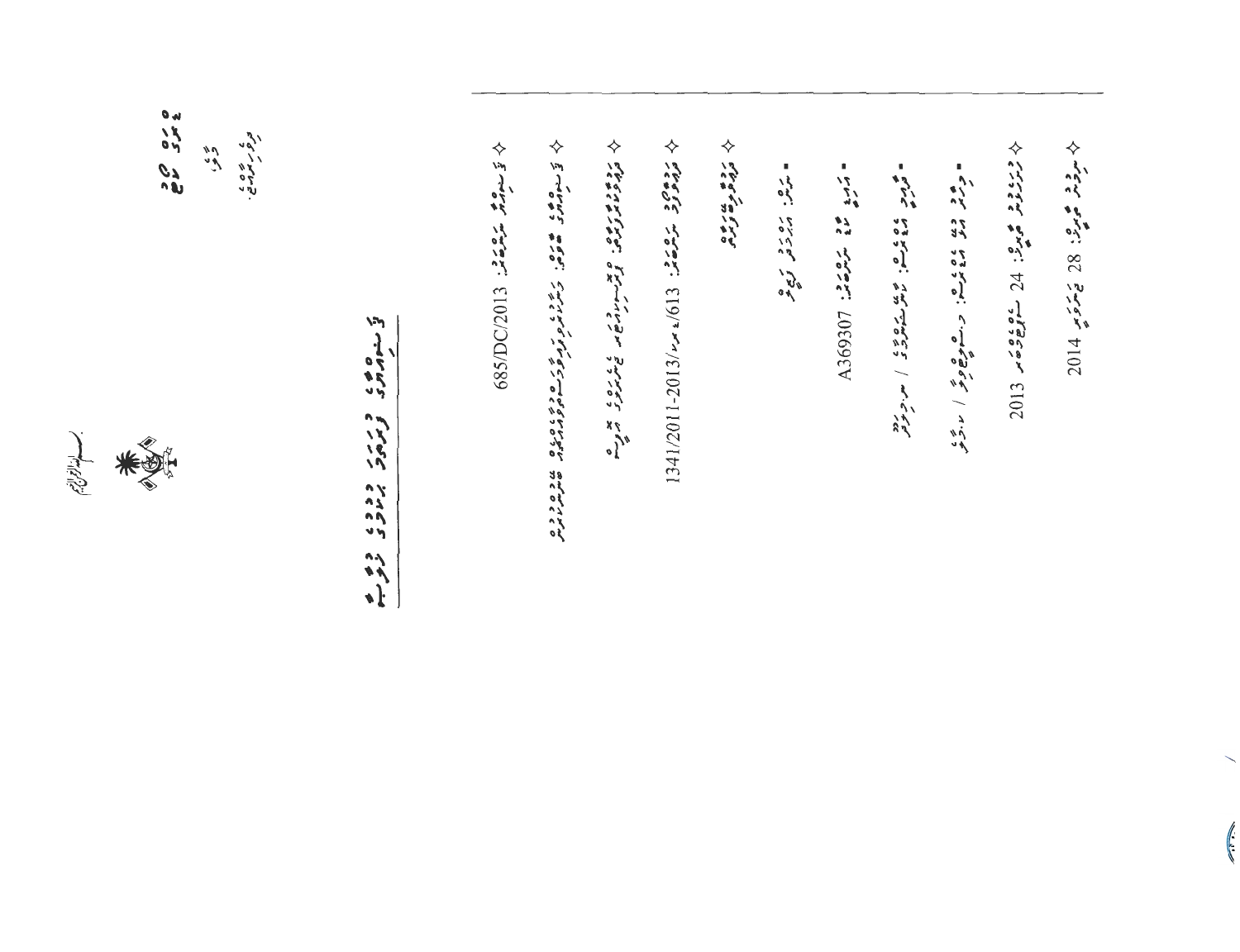رده و د مخ

وم مرونز الأشرىقة ووقت مرون من 11 ميمبر 2011 مرون 14:15.<br>مرد مرونز الأشرىقة مرون من المحمد المحمد المحمد المحمد المحمد المحمد 14:15. ه ه پر بره دوده بره دود برودد پر بره دوده از دوده ایراد در بربره ایده ایراد و شرکت از دود.<br>دسرتر برفر از فربر سرسر بر موجود مربور می در بربر برای موجود بربر اوست از موجود بر از موجود و بر ه دود په پاده دره په ده ویکړ دود دوه و په ده ده ده ده ده ده ده د د ده د د ده د د د د د د د د د د د د د د د د د<br>ویکړ اولورینړۍ هنوچرۍ تریزیز په دې د شر و نوتر اندیکر مرکز د د د د د د د د د و نوتر سوډير קבקבור בקרים ממקסקים וקמו קבודה קבודה מיוחד בין המיוחד בין מיוחד בין המיוחד בין המיוחד וקבודה בין המיוחד וקבוד<br>המיוחדו קבודה מיותכת אמת אמת קבודה פיניה ובמיוחד ולקודו בין המיוחד ומיוחד ומיוחד בין מיוחד וקבודה בין המיוחד ו ھىرىرى ئەھكىم ئازىم ئوم ھەسىرى مەھلار ئەمەمىر ئوماما (ئەمەمە) مەھلەر ئەندى 0.0336 ئەمەر ، مەمەسىۋېرىرى بەرلار ئەترەپىرىگەر، 0.0125 ° ئەنگەر 60-مەسىۋەرىرى بولىگەر، 0.0008 كەنگەر مەمەر بەرەپ بەرە ئەن رىر ئەۋگەن ئەق ئەدىر ئەيمەمە ئەشەر 13 (ئىت) مەھمەمەدىمە 1.1284 مى ئەمەمەمەدە ئەمەمەمەمەمەم שנסנכל שנסנכונסיו וכן המבוסס בין המבוסק.<br>סיקייק את האיקרי המקורית המבוח לא המשלף ומקוד המבוח המבוח לא השלחי לא במבוח מכסכות הסכלוסים מכסככל המכסכל מכסכל היה ומכלים בכן ככל הכלל כי 2<br>שיתית מתקיפ כי הספת המית שיתית מתקים המית מתקים מקור מית המשקים מית מתקיפה בתבית 19 ۵۰ مه 2013 فرور صمروسرو مهور مقدرتمور وشرته وسلمرومين ودود وروماوش وگرم ور په د ه د پر بره د په د په د په د په د د په د په د د په د د د په د په د په د د د .<br>ه سرس پر پر بروس په د سرس پر و ته د شوه و پر په د سرس پر پر د د به چه پر تر و ته د به به شرکت په د ۱7/77 ( ر ۱۶۵۵ در ۱۶۵۵ بردد و ) به 4 ترمز شود به در از ) از از از از از ۲۵۵ در ۱۶۵۵ و برابرد در از از ۱۶۵۵ در از ۱۶۵۷<br>در سوموم در موسر از سرس از 4 ترمز گرمانرد (ر) از 1 ترمز میکرده تر برقر تور مرکز مرکز (به ) از از مرکز مرکز در ו סג וסים ניזיג ו זיך וסכדיגסגם שכפיככבי ככג נכדיגס.<br>צאשית ברואייו בייניג'ות פצונים באומרוואיזו שינייניג'ות בניינד בנוקרויים.

ש קיב ביבי בכשים.<br>"צְיִיבְע אִי פִייַת יוּתְעִם, פְּחָ

- د در دعایی در دوره از در دوره از در دوره در دارد و در دوره در دوره در در در در در در دارد.<br>[. ترمزمی ترمزمین س و تر در است ستاسرو دارم بر دور در در در در سر سر در در در است می در محمد از در در در دارد
- 2. د بروه و عاه عاده و و مارد دود و دود ده دود و بازد (17/2011 ( شور ماده عاد بازد بازد بازد بازد بازد بازد با<br>2. د تروره د د دس کاموس ماهم میکن کامل د در دود و د تاریس مرکز کامل از بازد و در در در در در در در در در د پردو ، ، دی کام کام کرده (س) کام کام محمد از در در در در در در در در این کام کام کرد کام در در در در در در در המרכזיוני סים רובס ו ונגז ורכז סמסירו מגם מנוספים באוני ברובים.<br>ציסיק פיוריוני גיונג יוסיית ואיית ג'ונג' נותפיב ונותריות מניקים ומנוספים בותניה ומקבת ، قام قام در دور در قام در در قام در در قام در ۱7/2011 (می در در قام در قام در در انگیزیس) از در در انگیزیس از رَ مَنْ رَبِّعْ وَمَرْدُ عَمَرَةً مَنْ هُوْ عَمْدَةً 2013/486 (09 135-05 (09 عَمَدَ 2013) مَرْدُمْكُمْ ن مرده ه ده ده ده وره برد دود د درده د.<br>سرمش سرد و برد برج سرمتر برو برنامره و بره بره.
- 3. הריים בניתיות פיית ביותר בין בני מים בין בין הבנית היום בין בין בין היותר בניה בין בין בין בין בין בין בין<br>3. הריים בנייתיות פיית ובין ביני בית יותר בייתו הבנית ביותר בנית בניה פית היותר בניה בין הרייה בניית בניית בין دره ، دوه و دور خود نود و به دور در دور و دور دره دور دور دور و در ادام در اندام در اندام دارد.<br>مربع مودوس و در خود نود و در دوره از در در در سال در اندام در در از در در اندام در اندام در اندام در اندام در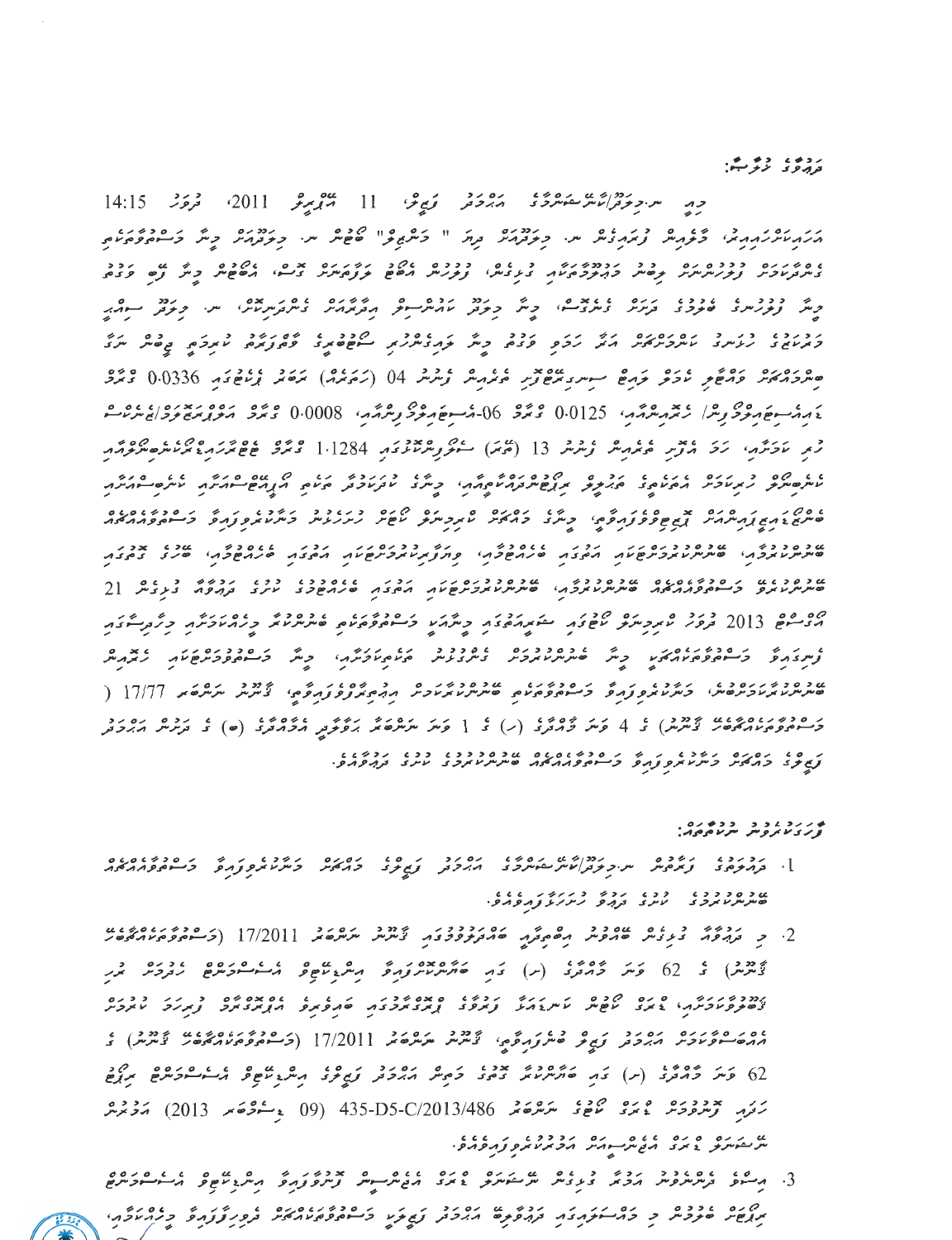ه در دار در در این موسیق از این موسیق از این موسیق از این موسیق از این موسیق از این موسیق از این موسیق از این<br>های موسیق از موسیق از موسیق از این موسیق از این موسیق از این موسیق از این موسیق از این موسیق از این موسیق از ا 

- 4 14 تيمترتر 1014 ورود ستورم کے برور در دورد اور دور دور دور دور دور سور 1100°، فروتر 14:15 برتر 14:15 برتر مرد و عربر و مرد و مرد در در اس اس و مرد اس اس و مرد اس اس و م د دره دورو و د د ودوره د او وه شهر با با های با دور د د د و د د د با دوره و دره<br>دوبرد او دور و با و ساموووس و برخ و با در با با های با د د د د و د از د د با د با د د با د د د د د د د د د د ۶۸ وه د د د د د د ک
- Ç, دوده میرود و میرود و هندو از و می همود (ر) می و می می دهد.<br>دوده میرود و میرود و میرم د ودمن ومن المال المال (وسامه ومن ده ومن و مرده من من المسابق و المسابق المسابق المسابق المسابق المسابق المسابق<br>د المسابق المسابق المسابق المسابق المسابق المسابق المسابق المسابق المسابق المسابق المسابق المسابق المسابق الم reading twie " and [[O]] (Engelouples twie) in sect line י סבדי סגם שבכס גים גים גים בין בים הייתה הוא הייתה הפנדדים בגלידים.<br>ב-הספרונים מיני שיני המיני אבית פני ההיית אייגד להתפרונים והציים תניכצות כי צי-הוני בגו رسود به دومن ودردیده به پروهر ویرده می دید او عنوه 10% برای برای

 $\ddot{\ddot{\theta}}$ ده دور د در و ده ده از موره ده ده ده و در در دار می سوارد برج در در در در از این این این در در در در در در این<br>دورونده نامرد به ده سرد میرد استان داستان ناد و میان سوارد برج در در در در در در این این این این این این این ا ويم كي سر. وتوفرات وله الري المالي من وها من ولاي وتحوي والمعرب والمتوافر المالي المتوفر والمعرب المتحركة المت<br>ويحركون سر. وتوفرات وله الرياني المحركة من الموفرات وتحصوه والمتحركة والمتوفرات المتوفرات ing 1945 profesor 06000 222 inh-mangered inventor CZ000 222 000-mangered in 

 $\left(\begin{array}{c} \end{array}\right)$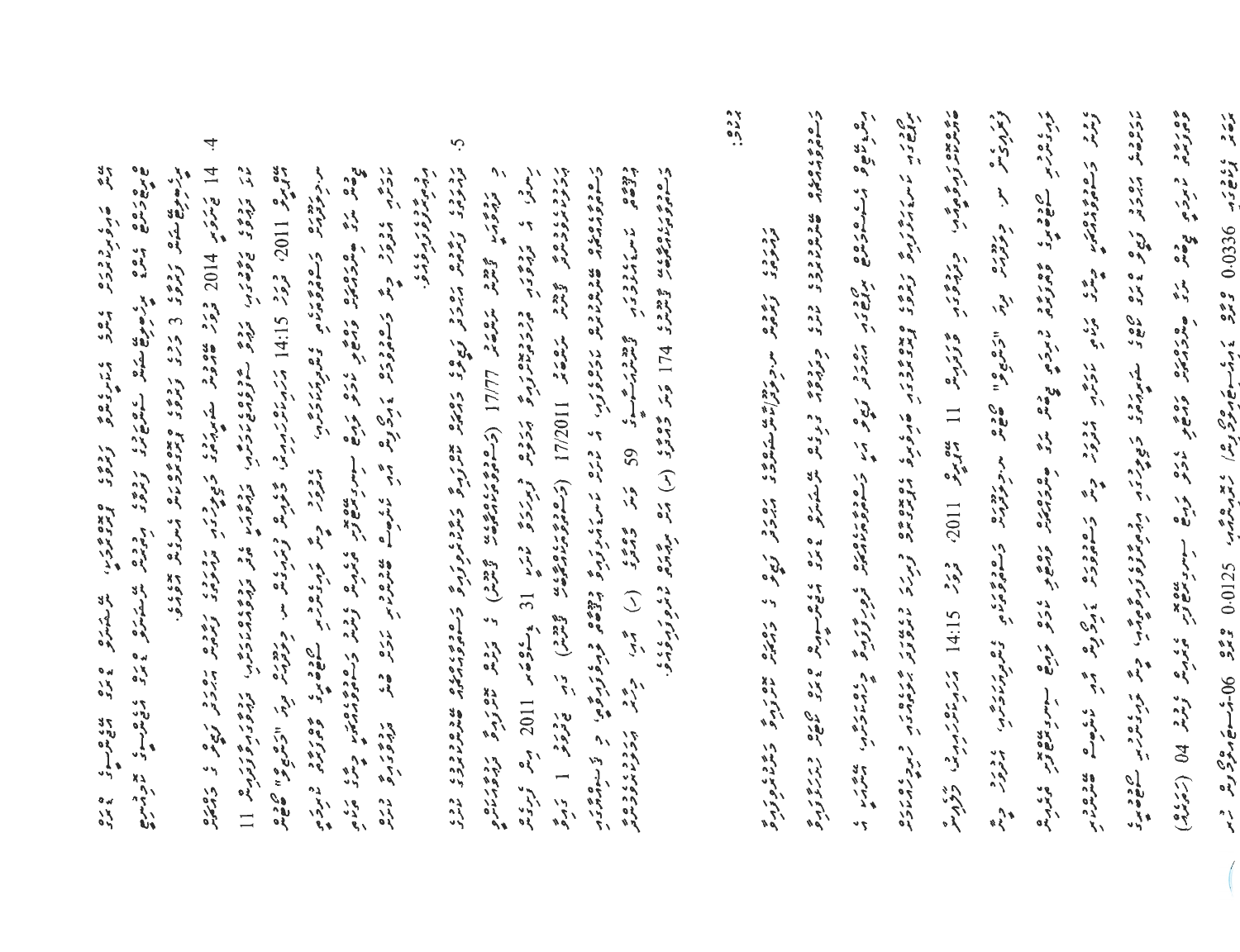announce is a comme fire (1 (22) nativer 1821.1 220 and 200 11 200 200 1000 ن على الله المحدود المحرم المحمود وهي المجموع المحموع المحمد (مراكة 1/5/11/2011) (SH) من مع المحمود رده میروز نیچو (9) (میلام) مرکز درده دوری دوروه دروه بر اقسومتر در استاد در در دوره به دوم י סטי הסמטרנטית ומי מיקום לכל מרגום מסמסטים בית סמם לכס צימים.<br>נשיר הממונטית ומיקום מיקום להגוג מרגום מסמטית ומיקום בית לכס גוגי המינים. 99 ترتر 2023 (١) تو ترومه برد ويوه دي. ده چې د د مرده د دونه<br>ترمنوومبر، د د مستومبرونومبر cirs readro sea, gain gaing controlled in the gaing when IIOS/LI<br>cirs caeses sea sea gaing controlled in the gaing when IIOS/LI (ت سومود عدد الم الم المحمد المحمد المحمد المحمد المحمد المحمد المحمد المحمد المحمد المحمد المحمد المحمد المحم<br>المحمد المحمد المحمد المحمد المحمد المحمد المحمد المحمد المحمد المحمد المحمد المحمد المحمد المحمد المحمد المحم 

**MARCANT** : ۵۶۰ ز.<br>دبرمرد در مسرور

 $1435$  gives  $27$ 

 $2014$  مِتمَّ وَسِرِ 28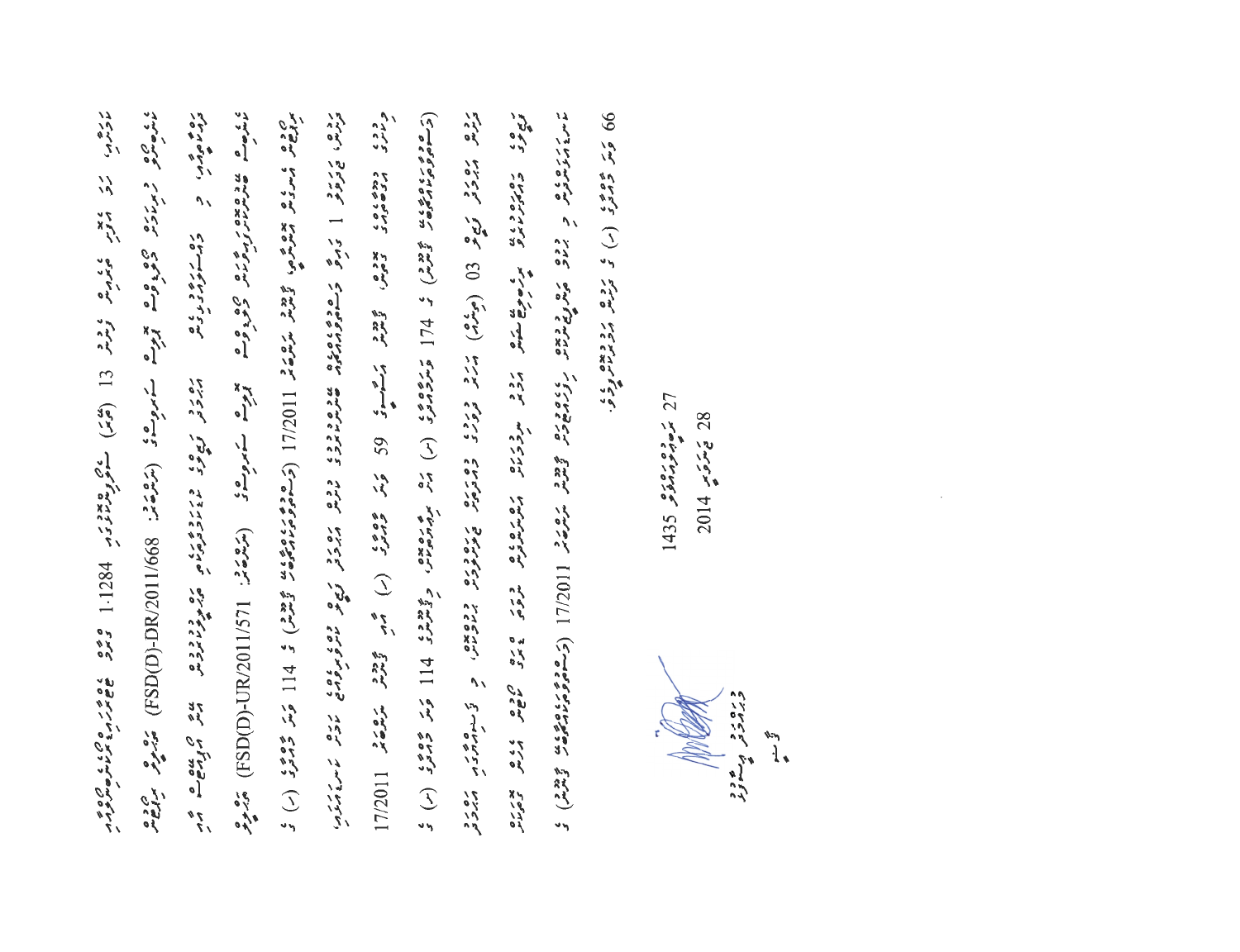N W Wall

 $\tilde{\mathcal{L}}$ 

 $\tilde{c}$ ロック つぶ しんのう いたいかんかん こんきょう たいきんきゅうかんきょう

 $\overline{a}$ برنسی من مرود و ده برور مرود ده و در ده و برخ<br>بر سوالی منتشر مرود و در دور بر مرد برنام برنام در در بر

د مود و د د و د و د و میرود برون (11/2011) (تر موده دره د و د و د الم از از از از از از از از کرد و د د از کرد<br>درومیترورد د و د د از لاس ەرە 50°، ئىرىمۇق. 2013\2010\2019 قەسىرمەترىن مەدىرى مەدىرى ئەدىرى

وردور المعادية رده9 د مره ده.<br>دروو د مره مدر 1341/2011/2013/  $\sim$   $\sim$   $\approx$  1613  $2013$   $\frac{6696}{2012}$   $\frac{66}{2012}$   $\frac{24}{24}$ د ده د .<br>پرلاترنامبر همانه: ی و و د و ه<br>همرمرم پرم  $2014$  مِدَوَيدة 28

ره رره دی ردمده.<br>داستون دی ردمده تخ سنده مع شرح شرحت: 685/DC/2013 ن سوم ده ده ده. رچ د ،<br>وسر د بره و دره ر ۵ و ۶ ، ۵ ره<br>و سوه ۶ ه رماه

ه<br>درم در ۲۵ برگ<br>درم در ۲۵ برگ دره می ده.<br>مورد می بره. یز سه منده بره از در دود<br>ما پویس سفه نوو ی / سورموبود 06 څر 1990 ودين ه دومه ، ه ، د ...<br>دربرد و ... A369307 د دور / د.مامی و د  $23$ 

برتر سورها متماش برو و .<br>برتر سورها متماش برو و ... برتر سوره می و به دور به دور به د ره رو ري و<br>مرروبر تري و 

ر کے معرض کرو و<br>مورے معرش کرو ہو

222 18<br>525 18 ، دور پره ،<br>درور پرمربي.  $\tilde{\zeta}'$ 

مسسا للدازحمن الرسب

435-D5/RO/2014/18 : 3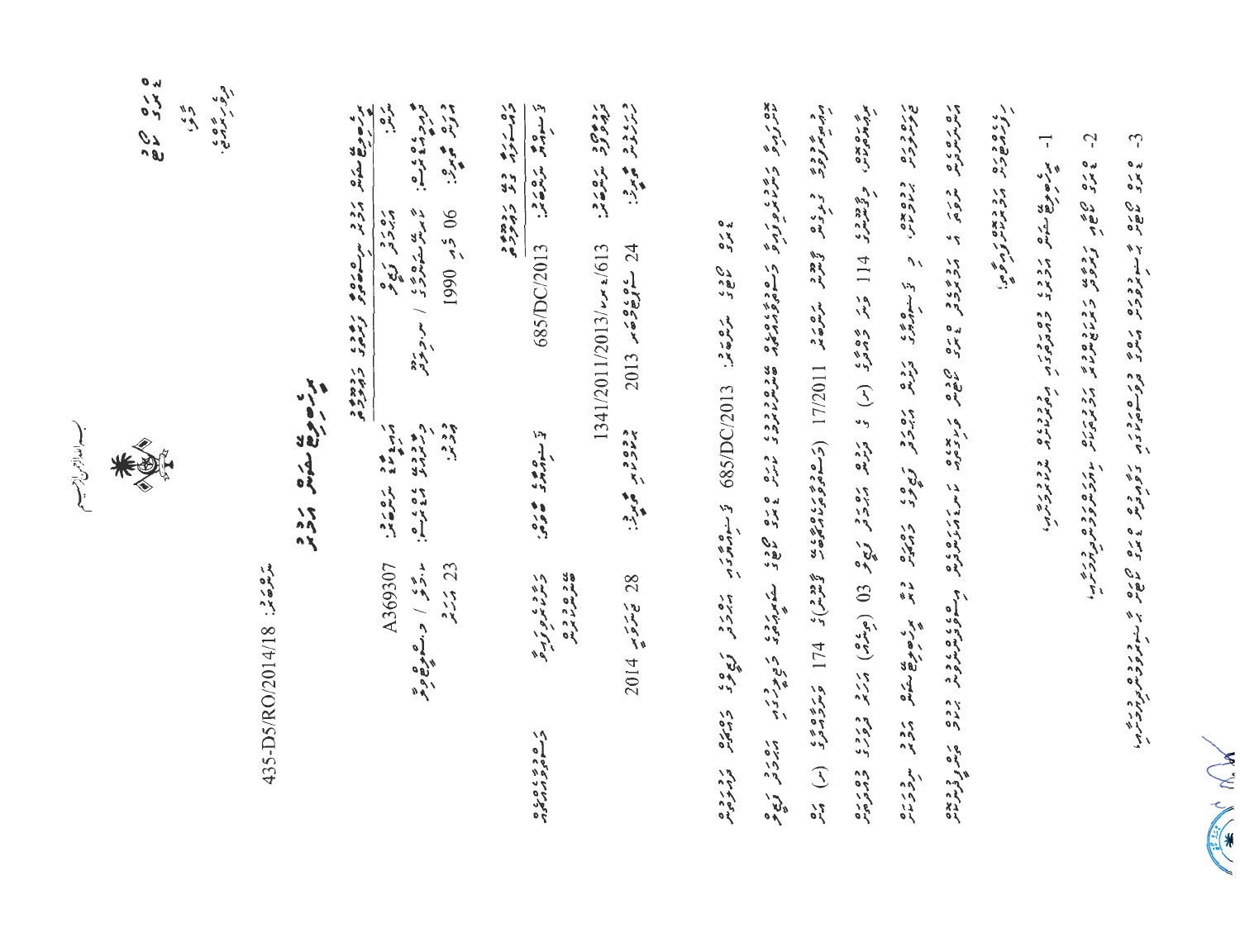בגו גם כי כי היי הוויבודים המבניים המודינים הבית הבית הפייס מסוד היי היים ביו היים.<br>4- המנייל נהרוניים ייתפת פותן והקיטומתיים שוקקפניביים צוופ קישובתכים ולפייס ומיות בניים. روبرد و 03 (مرسمه) ورود درسمه از از استانگر از انداز در این

ם מס קובו נבונה בנבה ובהם היום ובחודשות בונדבר ובה בנותבות ובנובית הותבה.<br>5- ג'ונב טיפוב הכונה קהכטות קייםבות כותפו ובונפוק כונטופית ונוגדות ובנובית הותבה. .<br>כ הכתבה סתיתמית נהל נתפב <sub>ל</sub>תבתכ נ*ת הכמתכיר ההכת* נשיך ב כהליד הכתמתכתי.<br>כ הכתבה סתיתמית נהל נתפב <sub>ל</sub>תבתכ נ*ת הכמתכיר ההכת* נשיך ב כהליד הכתמתכתי.

ورودو په دود مج<br>سمجھ سم

27 مَرْحِبْهِ جَهْدَهُ عَرْ 1435 28 يَهتوَمٍ 2014

> یں کے مردہ اس کا بات ہیں۔<br>مگر مشہور کو بات کا ان کا ان کے مگر کے مگر کے میں کھیل کے ان کے مگر کے مگر کے مگر کے

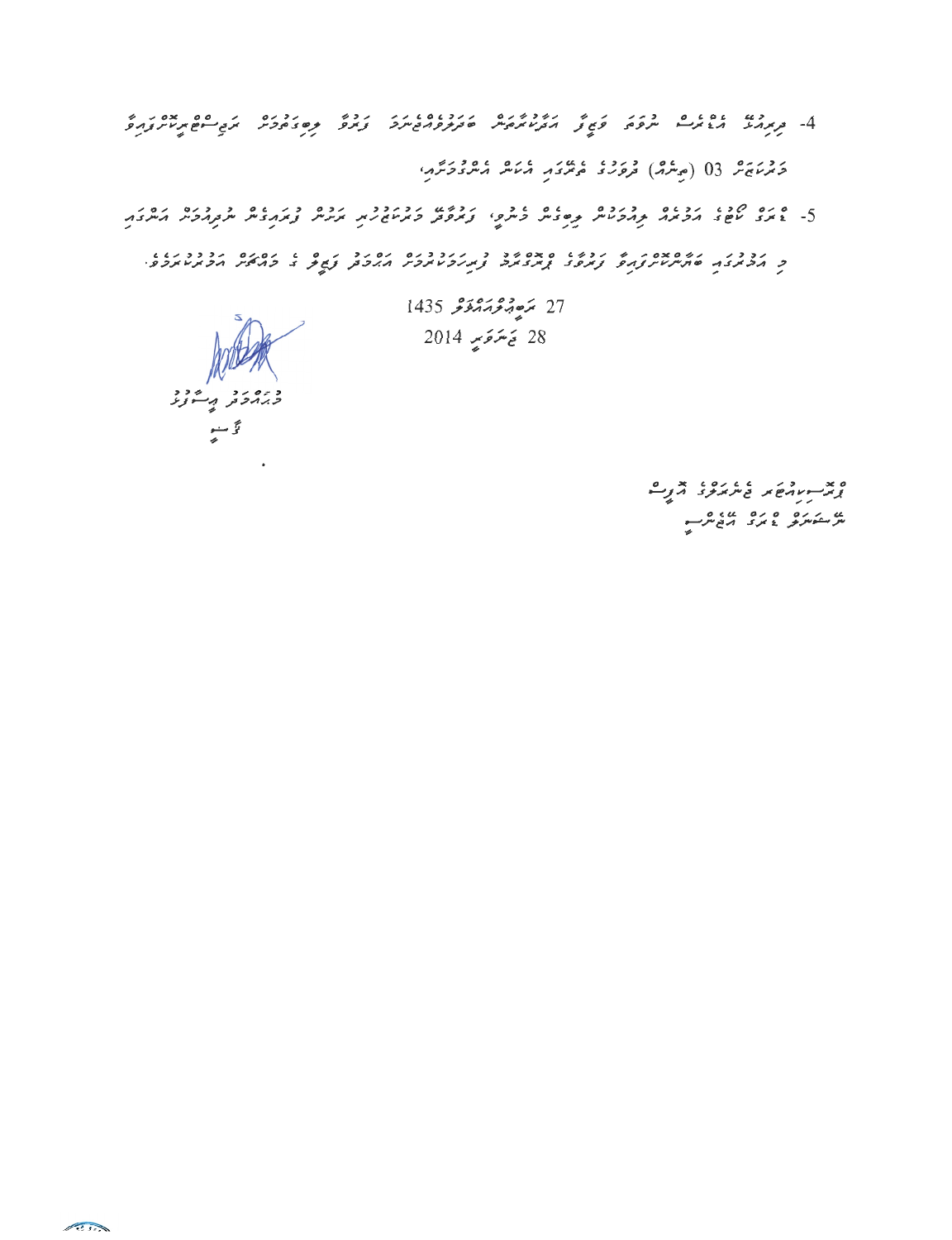

تخ غر ، ىر *قرىر تر*ەپج.

# 

رده، ه ده دور بروش رورو، محمد ( ( ) ( ) ده.)<br>وترود ارتزد ترد د بروش د بربرود محمد ( ) ( ) ( )

زْرَمَةَ دَيْرْيَرْ - مِرْشَوْءٌ - (14 تْرْوَتْ)

# $\frac{1}{2}$

| $5 - - 6352$<br>الاعزاراى المدفوقور | 01 6200<br>المتعويري المتوس                                                            | $>$ $\circ$ $\circ$ $\circ$ $\circ$<br>للموسس لاع |
|-------------------------------------|----------------------------------------------------------------------------------------|---------------------------------------------------|
|                                     | クコン・シンジコ<br>وبمرموح ترومى                                                              |                                                   |
| $\overline{2}$                      | 0 40 0 430<br>تحمرونش تموشع                                                            |                                                   |
|                                     | 0 40 111<br>ړے<br>ويرمونه لاتوسع                                                       | LVE 1                                             |
|                                     | $0 \nless 0$ $1 \nless 0$<br>وٹ<br>پیش<br>تروس لاتوسه                                  | LVE 2                                             |
|                                     | 0 40 10<br>ړے<br>پر<br>موسروسر أنوسة                                                   | LVE 3                                             |
|                                     | 40111<br>تروس رزمى                                                                     |                                                   |
| $\overline{2}$                      | 0 40 0 430<br>ويردس لانوسه                                                             |                                                   |
|                                     | $0 \nleftrightarrow 0$ $1 \nleftrightarrow 2 \nleftrightarrow 1$<br>رم<br>رەيروس ىرىسە | LVE 4                                             |
|                                     | 0 40 110 1<br>ړت<br>وسيوس تدبرسة                                                       | LVE 5                                             |
|                                     | $0 \nlesso \nlesso \nlesso$<br>رِے<br>روس روسہ                                         | LVE 6                                             |

ر کربرگرد کردوس [0 (گرمام) کرد دی دوسر می موجود می در در در

# 3. خېروبروس د بر بر د د د د د ده ده ده.<br>3. خېروبروس د بر بر بر اړبر د برد بر

. به ۲۰ در ۲۵ پرو ۶۵ در در ۲۵ مرکز می و ۲۵ در ۲۵<br>وی شوپروتر برند در حرم در ۴۵ مرکز مرکز می

#### 4. ځمدنو ص<sub>فرمو</sub>ونو

הרגום היום הרגום הרגום הרגום באירוח בין היום רובר הסקרות הרגובות בין הקוויות היום.<br>היום האופאיית הייתה כזהו פיקודית בין פיקוד בין היום בין היום המודעים היום היום היום היום היום היום לא היום בי<br>ה 

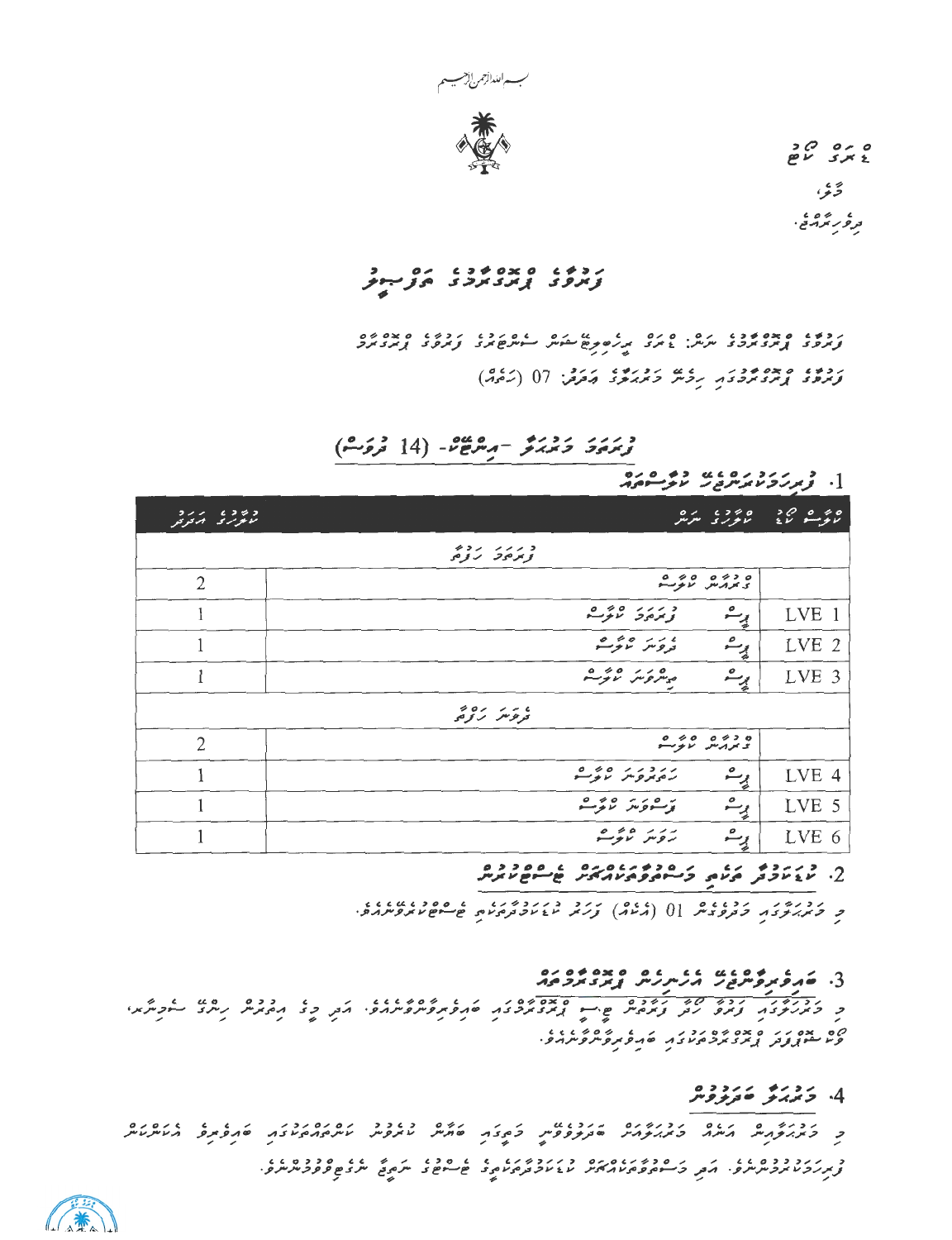ی تاریخ کارور دیو -سرژ دمخامه- (21 نورم) د بررد ره ده به ده وه م

 $\mathbf{L}$ 

|                              |          |                 | LSC <sub>1</sub> | LSC <sub>2</sub> | LVE <sub>20</sub>                                                                                                                                                                                                                | LVE <sub>18</sub> |                   |                           |                 | LSC <sub>1</sub> | LSC <sub>2</sub> | LVE <sub>20</sub>             | LVE 18         |                     |                | LSC <sub>1</sub> | LSC <sub>2</sub> | Ċ                                                 | $\mathcal{U}$ | ن                                                                                            | ^                                                                                                                                                                                             |                                                                       |
|------------------------------|----------|-----------------|------------------|------------------|----------------------------------------------------------------------------------------------------------------------------------------------------------------------------------------------------------------------------------|-------------------|-------------------|---------------------------|-----------------|------------------|------------------|-------------------------------|----------------|---------------------|----------------|------------------|------------------|---------------------------------------------------|---------------|----------------------------------------------------------------------------------------------|-----------------------------------------------------------------------------------------------------------------------------------------------------------------------------------------------|-----------------------------------------------------------------------|
| ه ۶۶۶ ماره<br>ما کمرگ ماریل  | وررر روپ | ه د په ه ه په ه | cos seus cos coc | عوو بمسعود       | ر وہ دیگر کے مادہ کا استعمال کا استعمال کا استعمال کا استعمال کا استعمال کا استعمال کا استعمال کا استعمال کا ا<br>حرمان کا استعمال کا استعمال کا استعمال کا استعمال کا استعمال کا استعمال کا استعمال کا استعمال کا استعمال کا اس |                   | s<br>1975<br>1974 | ، ر د د ده<br>تروس ر د وه | ه د په ه ه په ه | agras conde      | عصوفه ومستعيض    | ترمره ويره تر والومات مده ورو |                | ه ره ده<br>په کرد ه | ه ه د ر د ده ۶ | cos seus cos     | عوه بي هود       | ويزوم يزامون وساموم ويزوره المائيس المسامح والأره |               | ر د ه ه ه کاب د د کرد و ه کاب و ه ده ده<br>ه د ه پره نرم د کل از کرد نرم او هم کاب و ه کرد ک | ر دره .<br>د برود بر دره از دره دره بر از دره است و برای برو برو برو برو برو برای .<br>د برابرد بر از برای برابر برابر برای برای برای برو برو برو برو برابر برابر از برابر برابر برای برابر . | 0 میں در وی دون ورد د<br>ویا مشوفی وی مون ورد د سی دونی ده ده ویژه وی |
| و ۶ و ، مر د<br>ماعر ک مرتوم |          | $\Omega$        | $\overline{0}$   | $\overline{0}$   | $\overline{0}$                                                                                                                                                                                                                   | $\overline{0}$    |                   |                           | $\infty$        | $\overline{0}$   | $\overline{0}$   | $\overline{0}$                | $\overline{0}$ |                     |                | $\overline{0}$   | $\overline{0}$   |                                                   |               |                                                                                              |                                                                                                                                                                                               |                                                                       |

**Comment Comment Comment Comment Comment Comment Comment Comment** 

4 زدره مددده<br>د زمرو معرووم

כ באיזוריים ביטים באיזוריים בינים ביטים ביטים בשני מותפות ביטים ביטים ביטים ביטים.<br>באיזוריים באיזוריים באיזוריים שקורקקיים ביטים בשני מותפותפונים ביטים ביטים ביטים.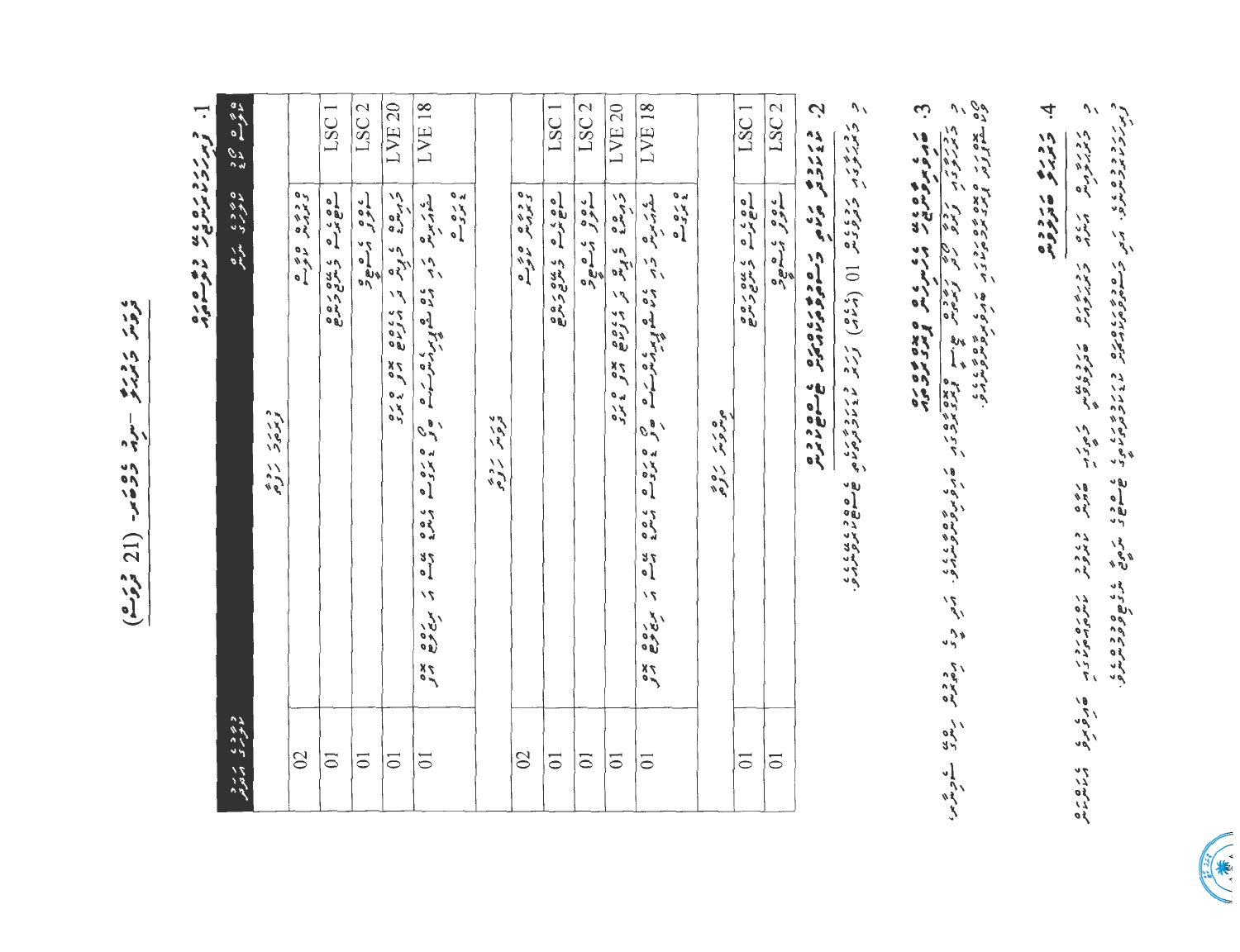סית בבני ביי שיר (4 فور<sup>م</sup>)

 $\overline{\phantom{a}}$ oro es usororre<br>Anno 1994

| LSC <sub>4</sub> | یو و سن بن شامل کنده و<br>موور سر من شامل کنده و    | $\overline{0}$             |
|------------------|-----------------------------------------------------|----------------------------|
| LSC <sub>3</sub> | 2010 545546                                         | $\overline{0}$             |
|                  | o e s o<br>Linn<br>د دود د                          | $\overline{0}$             |
|                  | ، ر د ده                                            |                            |
| LSC <sub>4</sub> | پو و بن بن سکره هم ه ه<br>ماورسرما سکرس هم بو       | $\overline{0}$             |
| LVE 33           | ه ده مع معروف عام به مع ده مع و مع<br>- scr c road  | $\overline{0}$             |
| LVE 34           |                                                     | $\overline{0}$             |
| LSC <sub>3</sub> | 2010 545 649                                        | $\overline{0}$             |
|                  | د د ده ه ده د                                       | $\overline{\mathcal{C}}$   |
|                  | د رر د ده<br>وبرم د روم                             |                            |
|                  | ه ۶ و 9 د ه ۶ و د ۲ مرکز<br>مالوست مالا مالوری مرکز | وی وی در د<br>ماعری ارتدام |
| l                | )<br>J<br> <br>$\overline{\phantom{0}}$             |                            |

Ċ د ررد و در ده د مورد و رود و ده د و ده<br>ماندار در مرد د مورد و د مورد و ده د د د

 $\overline{\phantom{a}}$ 

د بر برد و ده ش د.<br>د بر برد ده ده ش در بر بر ه ده د بر ده د برد د بر د بر ش ش ش می ش ش می ش می د د ه با بر د بر بر بر بر بر بر بر

די זה סיפר הליין המודע מדינות בית המים המכביר מתפרוסמי בין שקפתי המתמת המים.<br>באוזליקית היירו באיזליקיקית שבוקליקיקית המים המכביר מתפרוסמי הייתה המתמת

ים מדם זו סמסמם זכון זו הם הפתופתות הגוג<br>פט האוצר צייר מדבקת זו הם הפתופתות הוא הג

3. خانون موه و عد عدد المرسر من و علاو موه.<br>د از از این موهوم این می از این موسیق از این موجود و از این موجود این این موجود این موجود این این این موجود ا<br>د از این موجود از این موجود این این موجود این این موجود این موجود ا

4 درد و مدد درده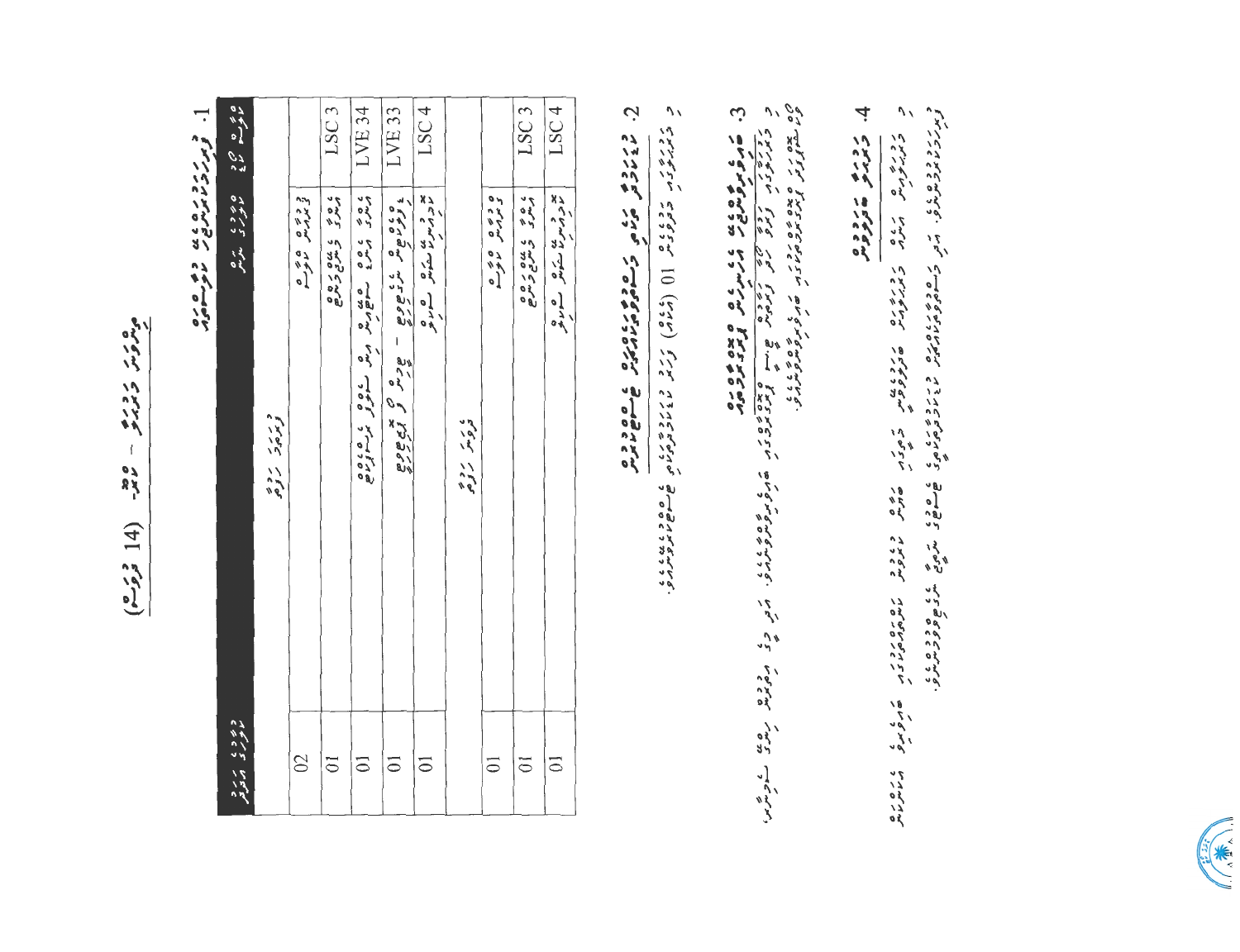| ر در در            |
|--------------------|
|                    |
| ر در در<br>جاربرا  |
|                    |
|                    |
|                    |
|                    |
| I                  |
|                    |
|                    |
|                    |
|                    |
| ، ه پوه<br>مرو مرد |
| ï                  |
|                    |
| 14)                |
| I                  |
|                    |
|                    |
|                    |
|                    |
| د روب<br>تروب      |
|                    |

]. ورزد رو ده باین ده می ده<br>[. ویرزونایوس خانوستای

| LSC7                 | ، به هې د                   | $\Omega$       |
|----------------------|-----------------------------|----------------|
|                      | ه د ده ه ه ده و             | $\infty$       |
|                      | ، ر د د ده                  |                |
| LSC7                 | ، جو ه پر م                 | $\mathcal{S}$  |
| LVE 40               | Library Cook and the Cook   | $\overline{a}$ |
| LVE 39               | بخر رے ور د کارور ور دورہ د | $\overline{0}$ |
|                      | د د ده ه د د ه              | $\mathbb{S}^1$ |
|                      | وررد روده                   |                |
| ە بەر مەد<br>مەم مەد | ه ۶۶۶ مرحا<br>موری مربع     | د ۶۶۶ و بر د   |
|                      |                             |                |

2. ماروس در ده می ده ده دره دره ده ده ده<br>2. ماروس در ده می ده ده دره دره ده می ده ده

د روری د کوروی () (کارام) ترک د در دوری هاست کاربود.<br>د بربرد د کروی از () (کارام) ترک د د در دوری هاست کاربود.

3. قانون موه علم علم عام مردون و علاق و و ده .<br>- د جود موه مردون المردون و المدون و مردون المردون و المردون المردون المردون المردون المردون المردون .<br>- المردون المردون المردون المردون المردون المردون المردون المردون المرد

4 دره مورده

ور برون در در ورون در مرده در ورون برون به در ورون برابر ورون برابر ورون برابر ورون برابر ورون برابر ورون براب<br>در برابر ورون برابر برابر ورون برابر برابر ورون برابر ورون برابر ورون برابر ورون برابر ورون برابر ورون برابر و כ הודיק שהצפתיו, ד הז הים בגוב באבר ד המתונית הים הפתופ צת דבר בגם היה הגם השתופה.<br>ד הודיק שהצפתיו, ד הם היות מתונית מתונית היה שהפתופ צת דבר מתחתית.

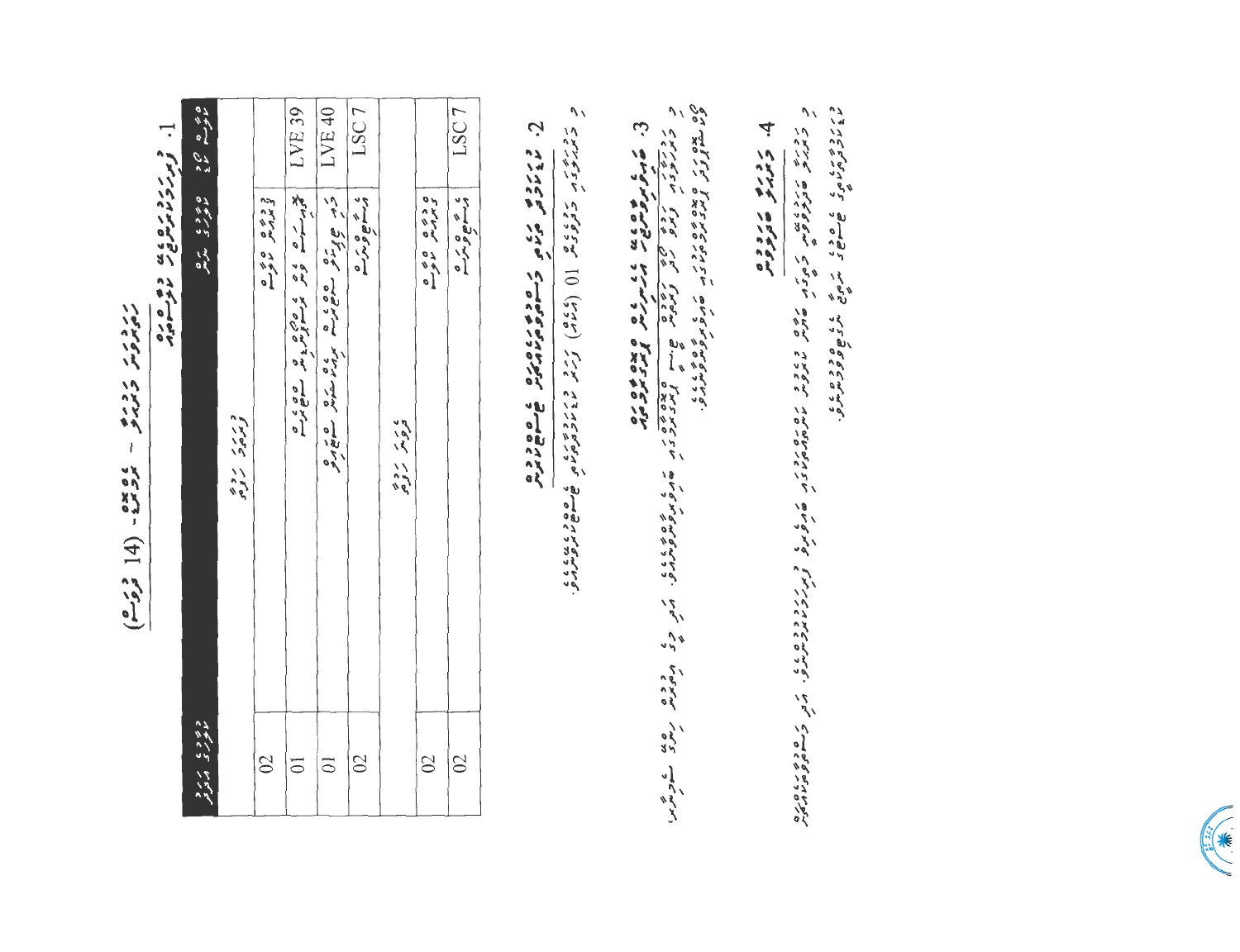

exploration and was procedured.

و ویره برد دینایا بر می برخان دی ده برن بروم بر برای در برند و در در در دینایا برای برن دین برن برن برن برن به<br>در جهزینی تکاویوی ویلی خهزین تکاویس مایروس ماسرمیرمهای تاریخ تولیز ترم تاریخ باید برنامهای برای حسامه و هزمانه  $h$  crys are  $f$ 

and the subsequent and and strengen and newships. We exact the subset of the strengent, on the strengent, and the strengent of the strengent, and the strengent of the strengent of the strengent of the strengent of the str

و *خمدون* و دووی ه 10 (داده) ورو در دوه مرد ه هام ها دود.<br>د دمدرون و دووید 10 (داده) ورد مودرمرد به هام هام دود.

2. ش نام دوم مربع در موم مربع مربع شهر مود مر<br>2. ش نام دوم مربع می در مورم مربع می شهر میگر

| $\overline{\phantom{0}}$                                                                                                                                                                                                                                                                                                                                                                                                          | 02                        | $\subseteq$   |                            | 02                       | $\overline{\phantom{0}}$ | $\overline{\mathbf{C}}$                             | 02                         |                                      | د جوری مرسود<br>معوری مرسود |
|-----------------------------------------------------------------------------------------------------------------------------------------------------------------------------------------------------------------------------------------------------------------------------------------------------------------------------------------------------------------------------------------------------------------------------------|---------------------------|---------------|----------------------------|--------------------------|--------------------------|-----------------------------------------------------|----------------------------|--------------------------------------|-----------------------------|
| $\exp\left(-\frac{1}{2} \int \frac{1}{2} \int \frac{1}{2} \int \frac{1}{2} \int \frac{1}{2} \int \frac{1}{2} \int \frac{1}{2} \int \frac{1}{2} \int \frac{1}{2} \int \frac{1}{2} \int \frac{1}{2} \int \frac{1}{2} \int \frac{1}{2} \int \frac{1}{2} \int \frac{1}{2} \int \frac{1}{2} \int \frac{1}{2} \int \frac{1}{2} \int \frac{1}{2} \int \frac{1}{2} \int \frac{1}{2} \int \frac{1}{2} \int \frac{1}{2} \int \frac{1}{2} \$ | oxoxo do co con istra cin |               | ي د سر د ده<br>د د سر د ده | exate deca vos sãndo são | a colo x colo di di di   | $s$ of $\mu$ and $s$ or $\sigma$ or $s$ or $\sigma$ | ويرمير دوم ه<br>ديرمير دوم | و مده د / / / ده<br>د مده د / / / ده |                             |
|                                                                                                                                                                                                                                                                                                                                                                                                                                   | LSC <sub>5</sub>          | $\sqrt{N}$ 47 |                            | LSC5                     | LVE 55                   | $LNT$ 47                                            |                            |                                      |                             |

 $5 - 5 = 14$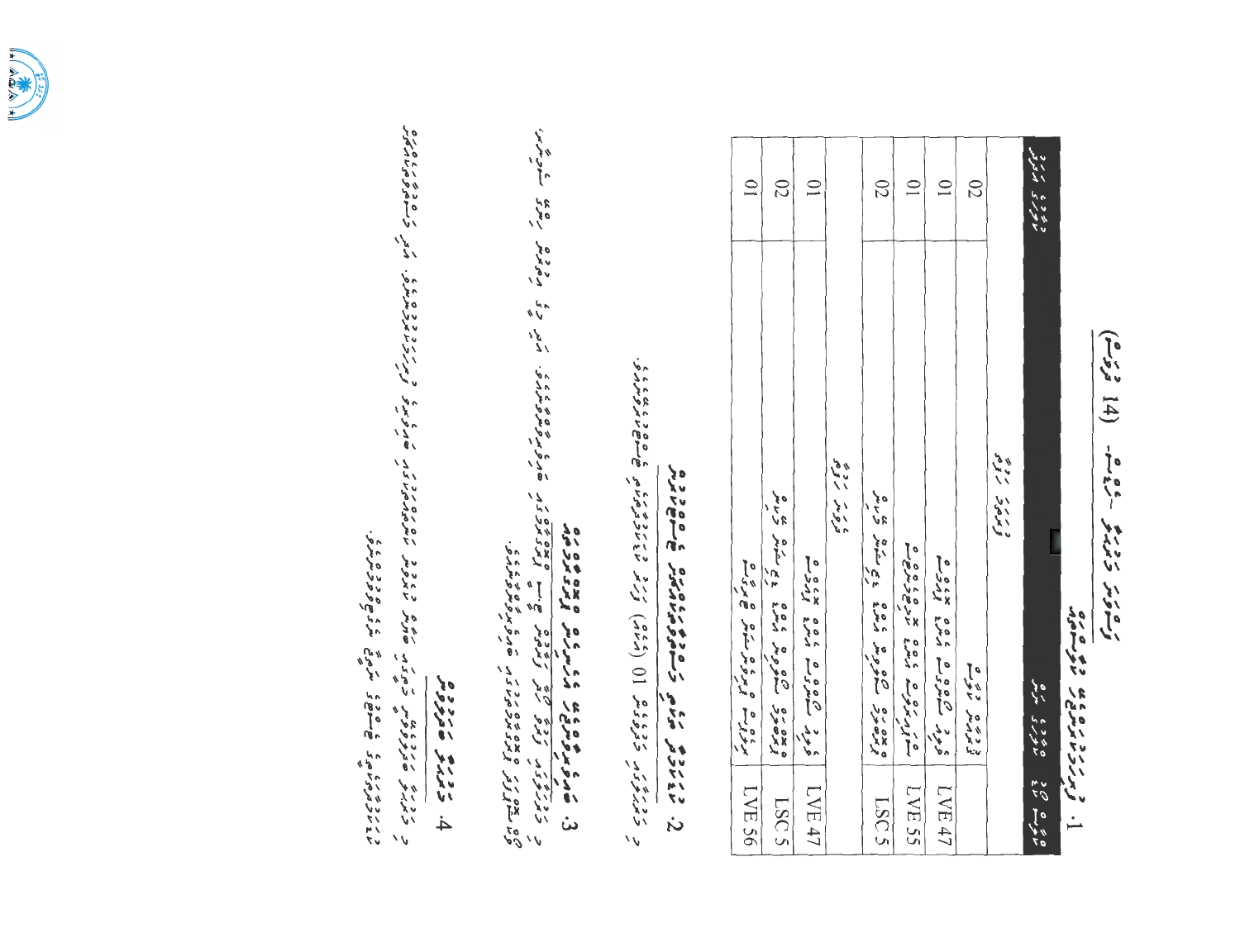## رَوَسَ دَمِرْمَرٌ - كَمَعْ مِرْهُ - (14 مْرَوَسْ)

# 

| 211 6222<br>الأنواراي المافرقر | $0 \times 0.250$<br>- ما بور با مىمرىلى                                                | 200000<br>مالونسيو الأع |
|--------------------------------|----------------------------------------------------------------------------------------|-------------------------|
|                                | チコン・シンシコ<br>وبمرجوحه المروجي                                                           |                         |
| 02                             | د ده ۵ ده می                                                                           |                         |
| 01                             | ربي متوقع بروم<br>0 > < c<br>$\circ$ $\circ$ $\circ$<br>pron prove                     | <b>LVE 57</b>           |
| 01                             | ر ۵ دد ۵ ده ده ۵ ده ۵ ده ۵ د ۵ ده ده<br>در جایز ویرس دست موسوس در مربع سووج سو         | <b>LVE 58</b>           |
| 02                             | برنز منكرمرتر للحرو بثرا                                                               | LSC 6                   |
|                                | そうン・シンム<br>تروس رومى                                                                   |                         |
| 01                             | ويم لكو همرد مث<br>0 > c<br>$\circ$<br>$\mathbf{c}$<br>$\boldsymbol{c}$<br>Corean read | <b>LVE 57</b>           |
| 02                             | ى گەھ <sub>ۋ</sub> قرىرگ                                                               | LSC <sub>7</sub>        |
| 01                             | . سەرھ<br>ا برغۇبر دىندى<br>بوتر                                                       | <b>LVE 59</b>           |

# 

د درور درور داده از (کرده) درد در دورد و در دورد داده داده داده.<br>د کمبربروکار داروکار ((کرد) ورس سازمادگرورسی طالع عام بروس

# י התפתפית בין גם ביני היה ביני היה ביני היה ביני היה ביני היה ביני היה ביני היה ביני היה ביני היה ביני היה בינ<br>ביני היה ביני היה ביני היה היה ביני היה ביני היה ביני היה ביני היה ביני היה ביני היה ביני היה ביני היה ביני הי

נ בעלים ביט קש נשלם שיים במסים בי שוט שטימוני את כי ויסונית ניתוב לקבותו.<br>כ כמותבו נמים וב נמיקיות שיים גמבמכבו שופתיסיונית ואת כי ויסונית ניתוב לקבותו. ם מסגנ המה מה גבוג המקור מים מים בין.<br>קעישות נבק המבמכה עבוד להפמקייק מקור כי

### 4. 5 دره دردوه

נכנים ננכנט עם המנוע המים בגבב נסנסים.<br>כדורגות שתתפתות בהצה שתוות מתפות מיתהההמצה שהפתם צונקים מתכוות ביותר התרבות באותם המהאה 

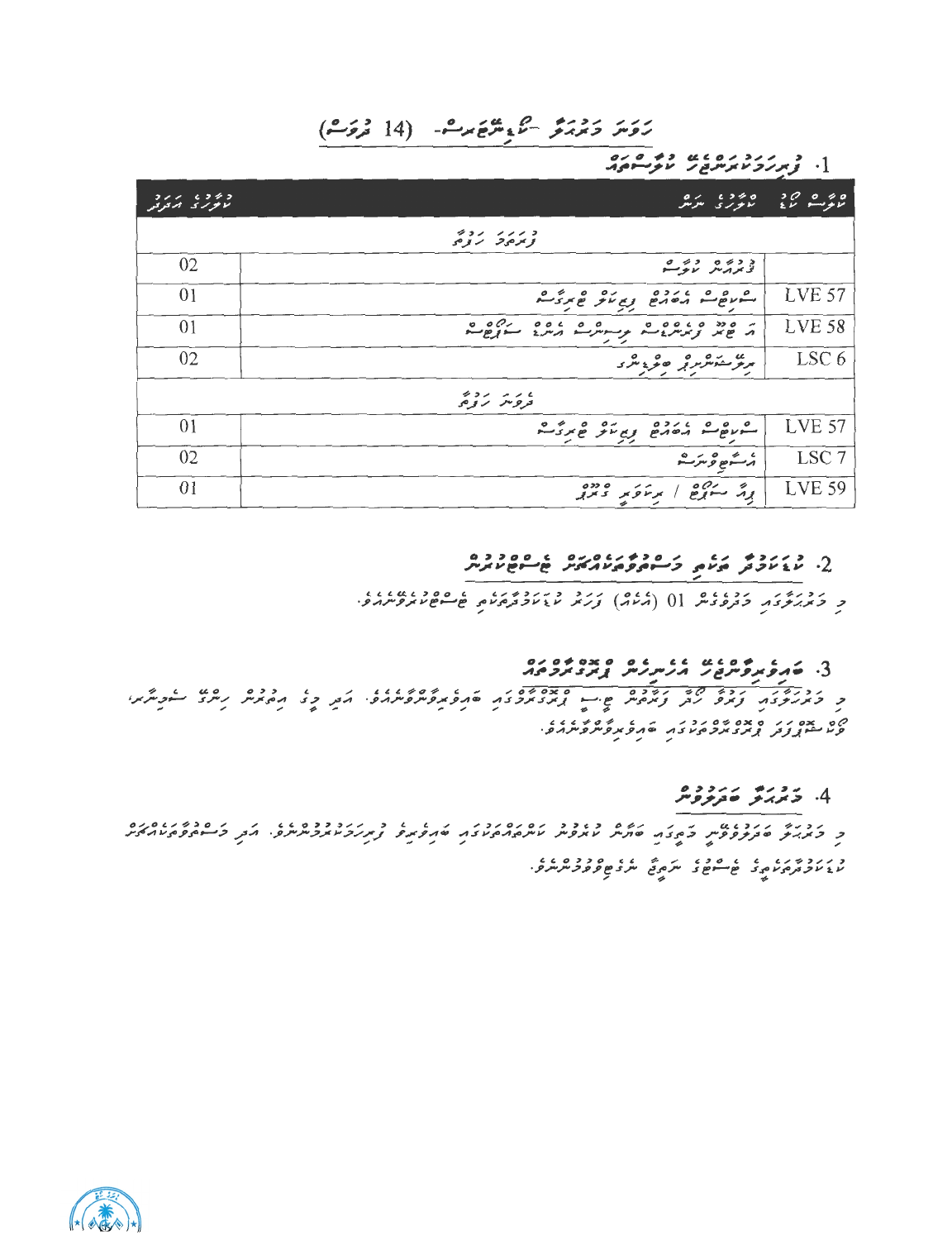$(0.601)$  - رَمُهُمْ - رَمُهُمْ الْمَسْ (01 دَمْ)

CO CO CONTRACTO CO

| و دوه در در د<br>تانوری ارتزایل | ە برە دە<br>ئانورى سەنتر                                                       | ەمۇر مۇد          |
|---------------------------------|--------------------------------------------------------------------------------|-------------------|
|                                 | 0011113<br>ويرموحا الراوحى                                                     |                   |
| 01                              | 0000000000<br>000c<br>رمدحرج مترد سنوتو بوسنوناج<br>411 P                      | <b>LVE 60</b>     |
| 01                              | נגם גם גם נסגם כם<br>התקפית היתג נקבית נפ                                      | <b>LVE 62</b>     |
| 01                              | ھ محروم میں مرضوع ہے<br>$\sim$ $\sim$                                          | <b>LVE 66</b>     |
| 01                              | ر که مروج مروسده و م                                                           | LVE <sub>67</sub> |
| 05                              |                                                                                | <b>JFT</b>        |
| 05                              | روه و د ده ده ۲۰۰۵ و دروده<br>مرورسو پروسر شوسر و ۱۳۵۷ و <i>بر رو ۱۳۶</i> ۷    |                   |
|                                 | ، ئەترىپى ئەرەپىيە                                                             |                   |
| 05                              | ره ه م د په ه دده<br>تي سوخ تو ځو تر تو                                        | <b>JFT</b>        |
| 05                              | ره و د د ده ده مره د د د د د د د و و د د و و و د د و و و د د و و و د د د و و د |                   |
|                                 | ەر بەر ئەدە                                                                    |                   |
| 05                              | $0.350 \, \mu$ $3.60 \, \mu$<br>ورسوخ وحوج ويمرو                               | <b>JFT</b>        |
| 05                              | ره و د د و ده ده ۶۵۶ و دروده<br>مربوبه د پروسر شیسر و ماه ما و پرترو ما پرس    |                   |
|                                 | ر د در به روم                                                                  |                   |
| 05                              | ر وه د د په ه دده<br>نځام و ځد د بر                                            | <b>JFT</b>        |
| 05                              | ده ه د ده مرده ۵۶۵۶ و دروه و دروه<br>مرورسو بروروسیس ومان و بربرومایرس<br>╱    |                   |

# $2.2002$   $-2.00780$   $-2.0090$   $-2.0090$

ر د نه ترود د دود و (( ( شرم) زرند د د دومرد و ه موه د د د د د د .

## 3. התלתלית ביש בניתיות במבמכים.

د درون ارده می روده می بوده می دادن و در داده برای در در در در در در در دادن از میگیر،<br>در کارگروی اولاد کار و تاریخ می ب اولاد تارد که دادن داده در در در در در در در در دادند، ) ه بده در ه بده بره د د د .<br>و با مشور و تر و بر د برد بر بر شهر و بر و بر د بر د .

#### 4. 5 ترېر تو غوړنو څر

د بربرد د ده عایان در مده براه بره د براد برای برای از مده برای از مده برای مده و ده مای از مده برای برای برای<br>و پربرو براور سرسرو، امروز او سوه و ها در مرکز برای براو تره برای اصل سوهای اسره می شروع و فور سرسرو،

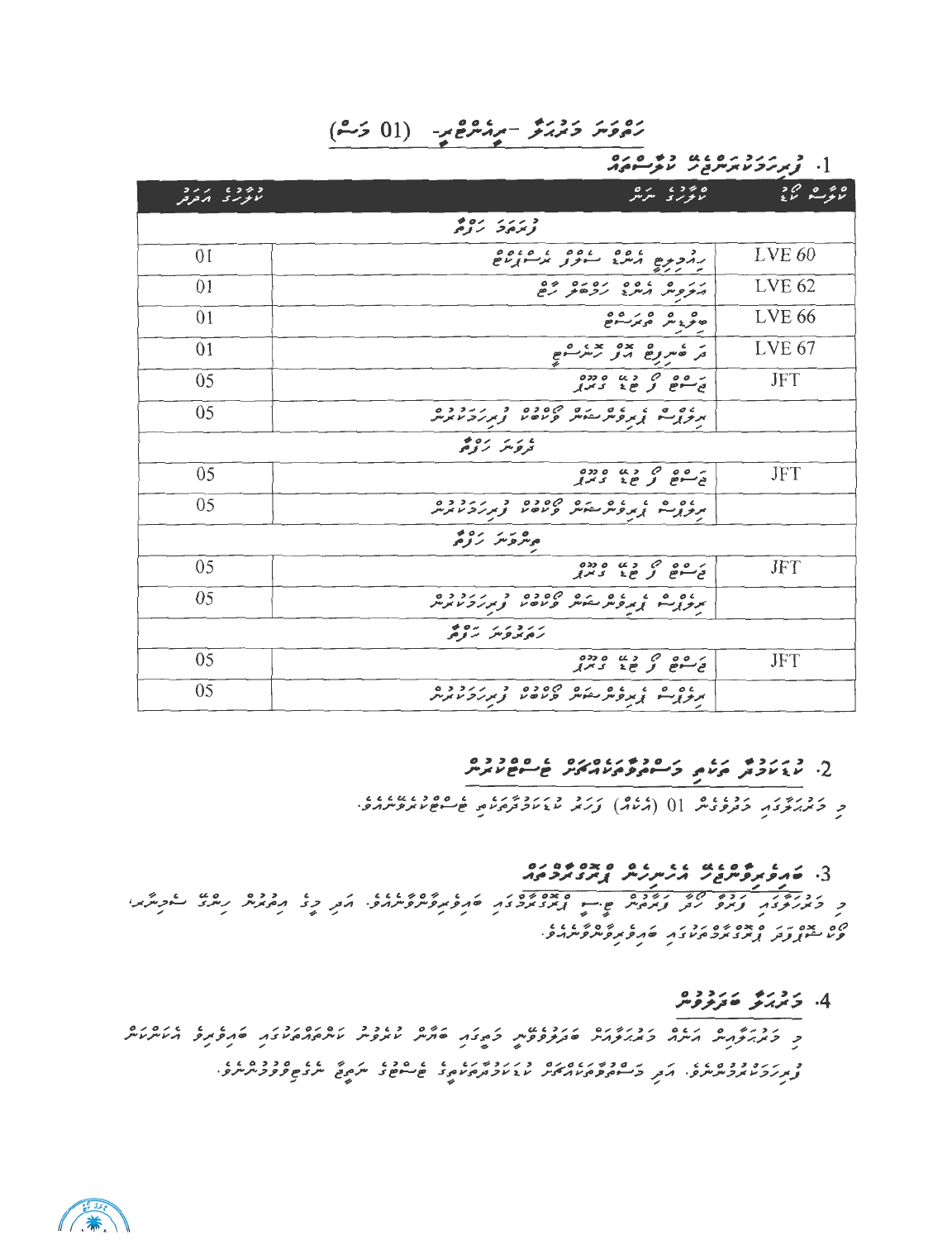# ه ده ۵ ده م سوروه<br>۱۰ تری کام کام کرده

ת כמו האממינית היותר מיותר המוניק מיותר ביתור מים היותר מיותר היותר בנומיות בין בנומיות בין בנומיות בין ליותר<br>המוניק באת באת כאת המוניק באת המוניק ביתור ביתור באת באת באופית העברות באת המוניק באת המוניק באופית המוניק בי<br>ה

- ه مرسی سرموده در مدد و دورو درود دوروس (0 (ملام) ورد.<br>• مرسی سرموده سر سر سردس و سربروی و دوروس (0 (ملام) ورمز
- باق م كريم كريم من المريم من المريك من المريم بن المريم المريم المركز من المركز من المركز من المركز من المركز

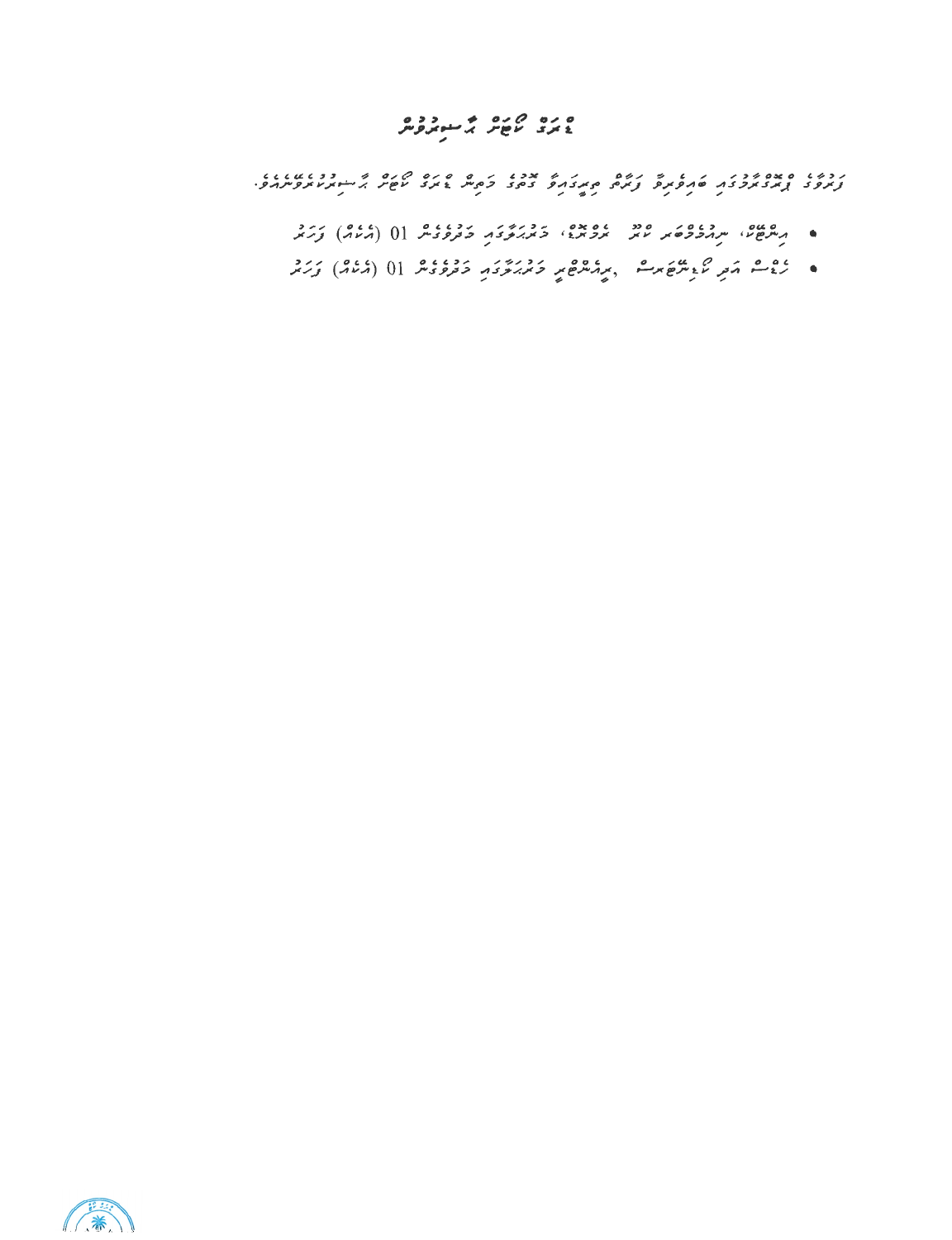| ە بەسمى<br>مەسم مەد         | LSC1                                             | LSC <sub>2</sub> | LSC3                                                            | LSC4                      | LSC5                                            | LSC6                                                                                                                                                                                                                             | LSC7                                                   | LSC8            | LSC9                                                                                                                                                                                                                            | LSC10           | LSC11                                                                          | LSC12                                   | RPC1                                  | RPC <sub>2</sub>                                                                                 | RPC <sub>3</sub>                                                                              | RPC <sub>4</sub> | RC <sub>1</sub>                                                                                                                                                                          | RC <sub>2</sub> | RC <sub>3</sub>    | RC4                                                                   |
|-----------------------------|--------------------------------------------------|------------------|-----------------------------------------------------------------|---------------------------|-------------------------------------------------|----------------------------------------------------------------------------------------------------------------------------------------------------------------------------------------------------------------------------------|--------------------------------------------------------|-----------------|---------------------------------------------------------------------------------------------------------------------------------------------------------------------------------------------------------------------------------|-----------------|--------------------------------------------------------------------------------|-----------------------------------------|---------------------------------------|--------------------------------------------------------------------------------------------------|-----------------------------------------------------------------------------------------------|------------------|------------------------------------------------------------------------------------------------------------------------------------------------------------------------------------------|-----------------|--------------------|-----------------------------------------------------------------------|
| ه ۶۶۶ مره<br>ماموری می      | ، ه ر د س د بن ه ر ه ه<br>د سر د سر د سرح تر سرح | cococo cococo    | و ده و ه پر ده و بر در مورد ده ده دارد کرد مورد و ده ده ده ده د | م شه مربع تو بتر <u>ه</u> | پو د بن ري ه ه و ه<br>مار پس ما مشوش مسلم لومبو | ه عده ده ده ده ده از پاستوس می بده در محمد از محمد به ده در ده در ده در در در ده در ده در دارای در در دارای اس<br>از محمد ده در در ده در در دارای در دارای در در دارای در در دارای در در در در در در در در دارای در دارای در دار | بده وه وه در بده در بره<br>ماسر توم ها مربح موار سنوسر | ، و دره<br>و در | ي من من الله عليه الله عليه الله عليه والله عليه عليه الله عليه الله عليه الله عليه الله عليه الله عليه الله ع<br>الله الله عليه الله عليه الله عليه عليه عليه عليه عليه عليه عليه الله عليه الله عليه الله عليه الله عليه الله | ه دره سورد مصور | ده در داد و به سو مرود به سود تا برد.<br>در به داد داد که در سود استان تا برد. | ه ، ، ، ، ه<br>از مرد مرس د کار کار کار | ه ره به دعایت با وه به دیگر کند و مین | ג גם ג פתור באות האמרי מערכים המים גם הפתור ברוח<br>האמרי האמרי האמרי האמרי מים המים המים המים ה | ه بدن ه بده و روه و با ده و ده و دیگرویکر میکرد<br>از در سال از در دروان در در دروان در دروان | ears are mare    | مقصور دی می هماه امریکایی دید او دیگر کند و دیگایی در مینان در مینان در مینان در مینان در مینان در مینان در می<br>در سوئور دارد می در مینان امریکایی در مینان در مینان در مینان در مینان |                 | دره څوړ سته پر ده. | נדים בבים - בבבבבי בשיפוטים<br>11 מיטי מודעות - מיטי מיטי באייטריטיים |
| وی وی مرم و<br>ماعوری مرکزو |                                                  |                  |                                                                 |                           |                                                 |                                                                                                                                                                                                                                  |                                                        |                 |                                                                                                                                                                                                                                 |                 |                                                                                | ⊣                                       |                                       |                                                                                                  |                                                                                               |                  |                                                                                                                                                                                          |                 |                    |                                                                       |

رده، معده ود، ره ...

reas Extent Lew Extres bell: (0 (540)<br>Leas broact www. device stratery trend (2019)<br>Leas broact www. device ringery was listed (2014)

# د بربر دوبرو (11 5 مود برم)<br>وبربرد دبربرو (11 5 مود برم

5. ژبردیویوی دو ۲۵ مه

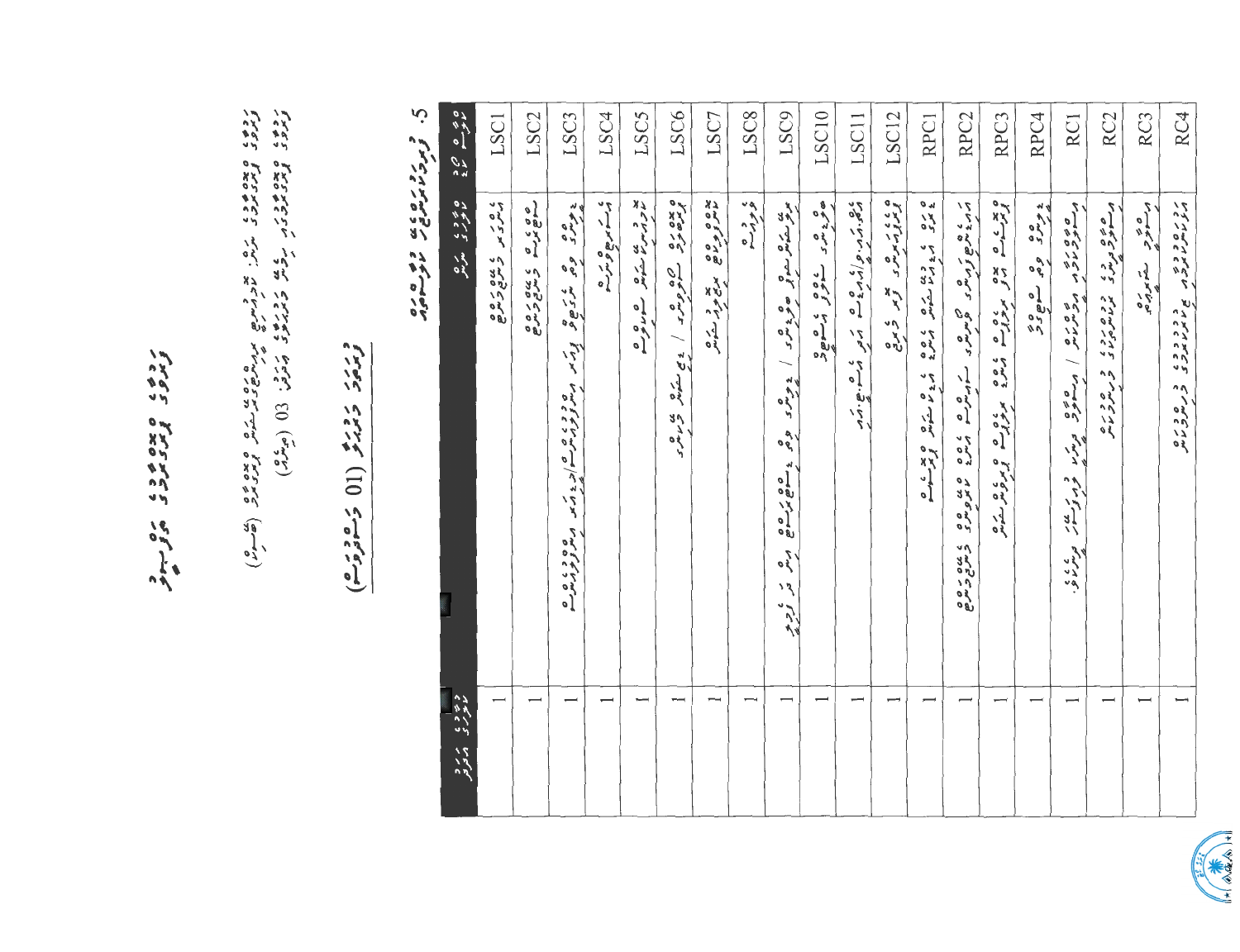#### و دون دورده و درود ده دوه دوه .<br>6- ویرونز ویریزی د دربرو سهریزیر

.<br>ניש ר גורל אייול נולנים על הנוסף ביותר הפיוניינו הוונד בפייים והנואל ליונד ליונד رده دو اور ده وردن، ارده در در در در بعد دوه بوده شد.<br>برنومارس 05 (تربرای تروبرامرو، مقامرتون تروب(موسوم بود برنامرمین میکردید است است است است است است است است است ا ر دره د دده ه د ه ده د.<br>ماس د کرد که سوچه د د ماس در

## 

ט גום סיום גוב הסיים ואודים ואודים ואודים מוקדם אודים מוקדם ביותר היותר המוקדם ומוקדים.<br>תמוכלות אודים ואודים ואודים ואודים המוקדות ואודים בינודים ומקדור האודים ואודים בקודו באודים של מוקדות ואודים ו د ر دوم ر عاده عدد و د د د د د د د د د و د د د و د د د د د د د د از ( د د د د و و به د د د د د د د د د د د د د<br>ما د د د د د د د سروسره د و و بربرتوی د و ترویس ترویم دما [0 ( د ماه) کرترس فروگو 04 ( زیمبره) کرتر ه وه د د د د د د .<br>موسسوم پر بروس پرو.

## 

د درور دوره دوره (کرده) بده و دور کاریکرده به دوره دوره در دوره دوره دوره<br>د دیمبروی دورونگر - 04 (کردیمبر) نامگرسویری کاریکرد بر مورکویرمبرو، ایمبر ویرونز ویرونز 

## و. خدع موه عده عده مده موه موه ده<br>و. خدع مروس مد بر مرسر مدير مرد مرد مرد

ם גם גם בים בים בים המודיעים ביותנו בים המסימים הבים המודיעים בים בים המודיעים.<br>הייתב ההיית היות התוכניות הייתור בבין ביות בים שיבור ליות ביות ביות הייתורים.

#### 10.5 يوپۇ ھەترىۋە بىر

د ر ر د پر ر په په ده د په ر په په په د د ه په په د<br>پاغ پر د مربر مړي ځان سره د په سره د سر د چې د ورح سر سرو

#### 

د درور و ده ماده ماده و برونو بداوا و مرونداد () (ماده) کرد و و ده ماده می باشور و داوار در در دادند.<br>د کم برگرد و نام می می باش و مادر کام در دادند () (ماد) کرد او دو ما می گرسور می دادند و .

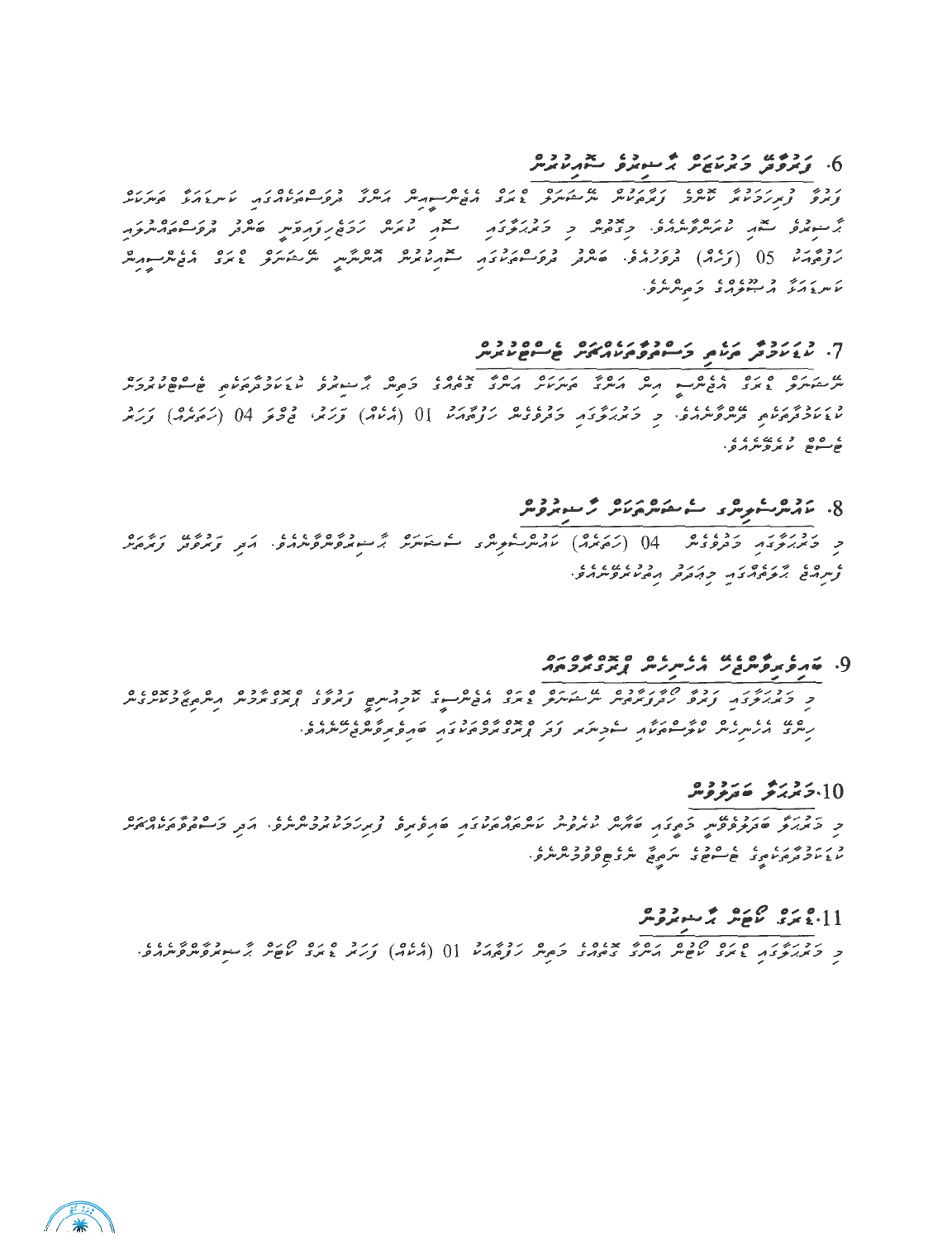ه د ته د د بو (01) د مود د م)

ن.<br>پ و ررد دره ده په به ده وه ده<br>ویرز د نامرس و به ان

|                                | LS1                                                       | LS2                     | LS3                      | LS4                                                                                                                                                                                                                                                                                                                                                                                                                                                                                            | RS1                                                     | RS <sub>2</sub>                                                    | RS3 |             | RS4                                      |
|--------------------------------|-----------------------------------------------------------|-------------------------|--------------------------|------------------------------------------------------------------------------------------------------------------------------------------------------------------------------------------------------------------------------------------------------------------------------------------------------------------------------------------------------------------------------------------------------------------------------------------------------------------------------------------------|---------------------------------------------------------|--------------------------------------------------------------------|-----|-------------|------------------------------------------|
|                                | ر مناه رخاه و ماده ده ه .<br>د ماند رخانو و ماده و ماده . | ، ه د د و ه ه و ه خومبر | ه برتر و دوره و په سامرس | $\begin{array}{lll} \mathcal{C}_{\mathcal{A}} & \mathcal{C}_{\mathcal{A}} & \mathcal{C}_{\mathcal{A}} & \mathcal{C}_{\mathcal{A}} & \mathcal{C}_{\mathcal{A}} & \mathcal{C}_{\mathcal{A}} & \mathcal{C}_{\mathcal{A}} & \mathcal{C}_{\mathcal{A}} & \mathcal{C}_{\mathcal{A}} & \mathcal{C}_{\mathcal{A}} & \mathcal{C}_{\mathcal{A}} & \mathcal{C}_{\mathcal{A}} & \mathcal{C}_{\mathcal{A}} & \mathcal{C}_{\mathcal{A}} & \mathcal{C}_{\mathcal{A}} & \mathcal{C}_{\mathcal{A}} & \mathcal{$ | رده ده د ه د د د ه ه .<br>مرده و د بر د برنامیس سورس بر | סים גדוד סט פט ביטים הסיים.<br>תוכנים המשירות מתפית בתפיתים הזכתית |     | ر کے متر پر | ه ره به ده شوش (مرگوم برندان) درس شویزیر |
| د ۶ و ، م رو<br>ماعر ک م تاریم |                                                           |                         |                          |                                                                                                                                                                                                                                                                                                                                                                                                                                                                                                |                                                         |                                                                    |     |             |                                          |

پو د ره ۶ ، ، ، ،<br>سوپر د برسوه بودر ره د دده<br>همرد مرده دروسوم دی دی می بردی<br>همرد مرم

6. د دوی رود رود و میگیرد و سودر در

 $\frac{1}{2}$ 

 $\overline{\phantom{a}}$ ר. התכתפיתים גם גם המספסים הרי ו האירוב ברוך המיניים ומי המותיק שיות המקוויות ומקבות המיניים ומי המיניים היו המיניים.<br>במהדרדי דרק המיניים ומי המיניים שיות המינייים מקבותיים צמצה המיניים.<br>במהדרדי צמצו דרק אימיים יו המינייקים שיות ה

د دره د د د ده و از کار د ه ده استوس د د و د استوس د ستامتره چاپ سومره و د د د د د د .<br>د مزدم د د د و د د د د ل ( ( کام مرد ) د مارسو شوید و ستامترین چاپ سومرو مار د د د .

0 - مادموسوم مورس کے مقومات کے متوبومو<br>0 - مادموسوم مورس کے مقومات کے متوبومومو

المستورد و محد من المستورد و من المستورد المستورد و المستورد المستورد المستورد المستورد المستورد المستورد المس<br>المستورد المستورد المستورد المستورد المستورد المستورد المستورد المستورد المستورد المستورد المستورد المستورد ال

י הבר שקאי טאפני מסמכים הם לא כ דינכבסטיקט.<br>כתבת שקאי טאפני טאיקומטובה שהפאפ צאינבטאבייניפ.

0 : د دره می د د ده

 $\overline{\mathcal{J}}$ 

ر دره<br>درده روده<br>دردو هنروه وم

י סביב בטיס בינבבים עם בי היה גם הפספרת העל.<br>ב- הספרות המוניק המוניק שיישוב ותפי היה היה המוניק.